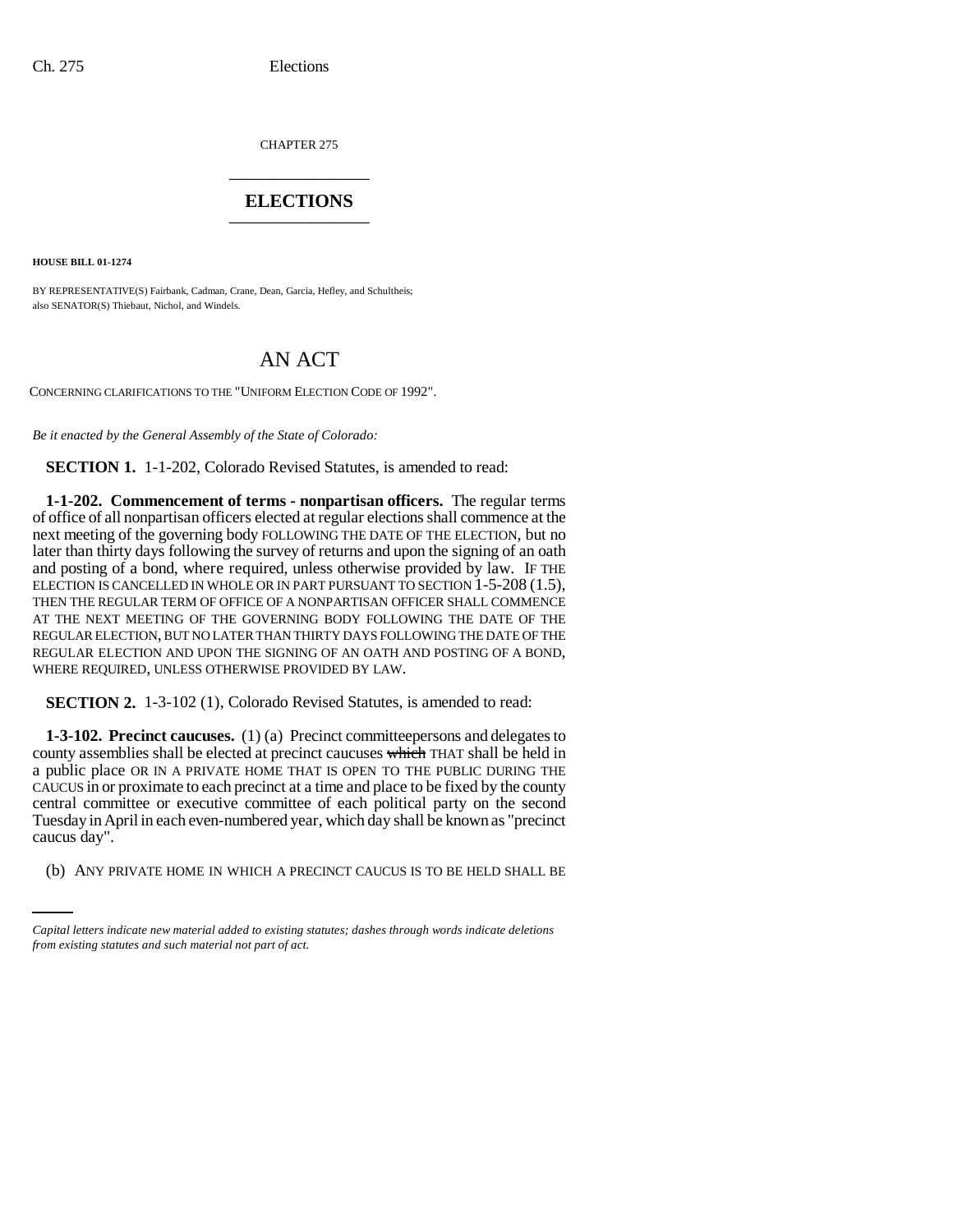#### Elections Ch. 275

ACCESSIBLE TO PERSONS WITH DISABILITIES IN ACCORDANCE WITH THE RULES OF THE COUNTY CENTRAL COMMITTEE OR EXECUTIVE COMMITTEE OF EACH POLITICAL PARTY. THE RULES SHALL SPECIFY GUIDELINES FOR DETERMINING WHETHER A PRIVATE HOME IS ACCESSIBLE TO PERSONS WITH DISABILITIES FOR PURPOSES OF THIS SUBSECTION (1) AND FOR DETERMINING CONTROVERSIES REGARDING SUCH ACCESSIBILITY.

#### **SECTION 3.** 1-4-304 (5), Colorado Revised Statutes, is amended to read:

**1-4-304. Presidential electors.** (5) Each presidential elector shall vote for the pair of presidential CANDIDATE and, BY SEPARATE BALLOT, vice-presidential candidates CANDIDATE who received the highest number of votes at the preceding general election in this state.

**SECTION 4.** 1-4-901 (1), Colorado Revised Statutes, is amended to read:

**1-4-901. Designation of petition.** (1) The petition for a candidate may consist of one or more sheets, to be fastened together in the form of one petition SECTION, but each sheet shall contain the same heading and the EACH PETITION SECTION SHALL CONTAIN ONE sworn affidavit of the circulator. No petition shall contain the name of more than one person for the same office.

**SECTION 5.** 1-4-905 (1), Colorado Revised Statutes, is amended to read:

**1-4-905. Circulators.** (1) No eligible elector shall be eligible to circulate any petition unless the elector is eligible to vote in the political subdivision in VOTING DISTRICT FOR THE OFFICE FOR which the petition is being circulated and, for partisan candidates, is affiliated with the political party mentioned in the petition at the time the petition is circulated, as shown by the registration books of the county clerk and recorder.

**SECTION 6.** 1-4-909 (1), Colorado Revised Statutes, is amended to read:

**1-4-909. Protest of designations and nominations.** (1) A petition or certificate of designation or nomination that has been verified and appears to be sufficient under this code shall be deemed valid unless a protest is made in writing within five days after the election official's statement OF SUFFICIENCY is issued OR, IN THE CASE OF A CERTIFICATE OF DESIGNATION, WITHIN FIVE DAYS AFTER THE CERTIFICATE OF DESIGNATION IS FILED WITH THE DESIGNATED ELECTION OFFICIAL. The protest shall state in a summary manner the alleged impropriety. Notice of the protest shall be mailed forthwith to all candidates or officials who may be affected by it. The designated election official with whom the original certificate or petition is filed shall hear any protest within ten days after the protest is filed and shall pass upon the validity of the protest, whether of form or substance, and shall issue findings of fact and conclusions within seventy-two hours after the hearing.

**SECTION 7.** 1-4-1304 (3), Colorado Revised Statutes, is amended to read:

**1-4-1304. Nomination of candidates.** (3) Any minor political party nominating candidates in accordance with this part 13 shall file a certificate of designation with the designated election official no later than one hundred twenty days before the general election. The certificate of designation shall state the name of the office for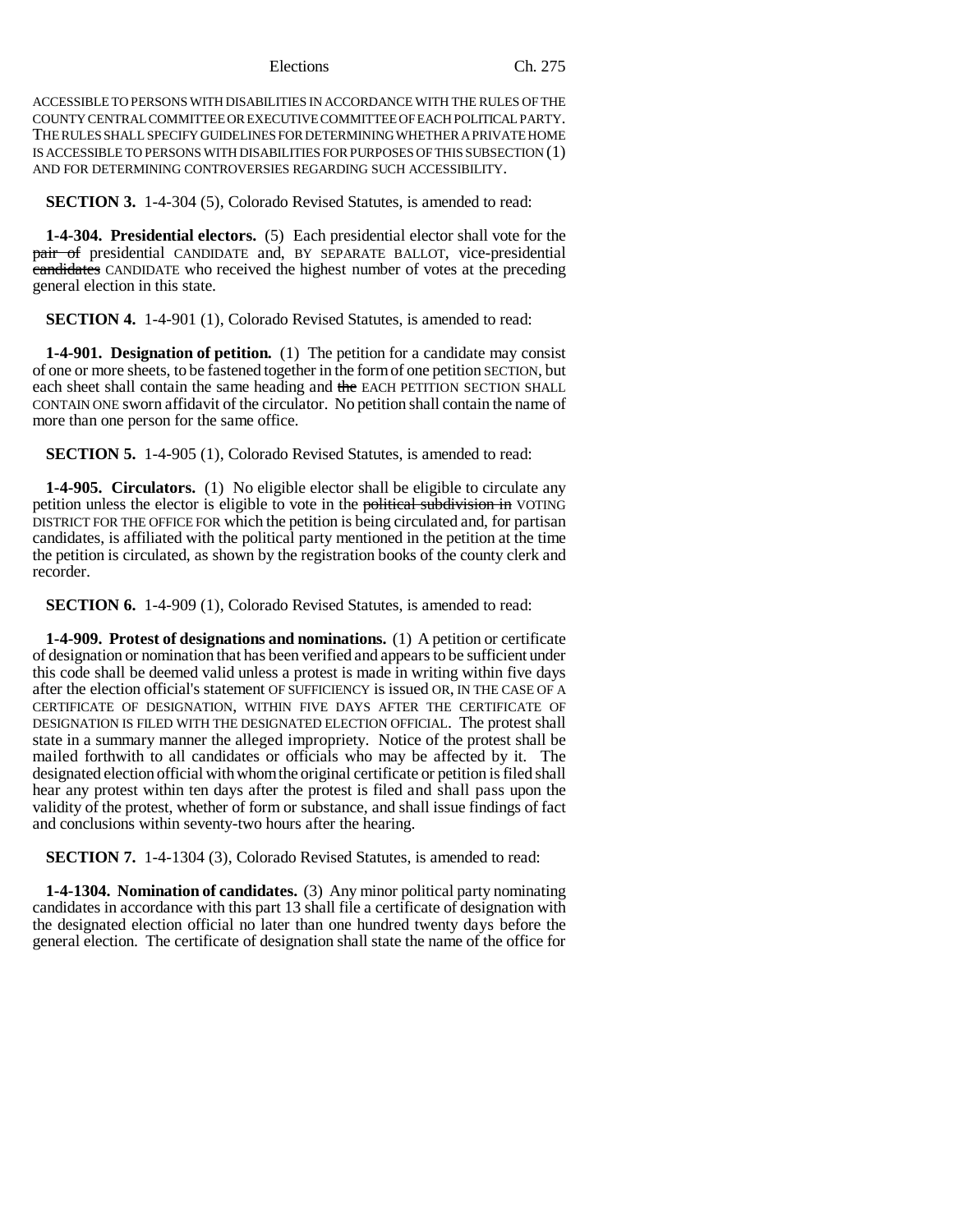## Ch. 275 Elections

which each person is a candidate and the candidate's name and address, THE DATE ON WHICH THE ASSEMBLY WAS HELD AT WHICH THE CANDIDATE WAS DESIGNATED, shall designate in not more than three words the name of the minor political party that the candidate represents, and shall certify that the candidate is a member of the minor political party. The candidate's affiliation as shown on the registration books of the county clerk and recorder is prima facie evidence of party membership.

**SECTION 8.** The introductory portion to 1-5-101.5 (2), Colorado Revised Statutes, is amended, and the said  $1-5-101.5$  (2) is further amended BY THE ADDITION OF A NEW PARAGRAPH, to read:

**1-5-101.5. Precinct numbering.** (2) Any election precinct established pursuant to the provisions of section 1-5-101 shall be numbered with  $\frac{d}{dx}$  eight A TEN digit number as follows:

(c.5) THE SIXTH AND SEVENTH DIGITS OF THE PRECINCT NUMBER SHALL CONSIST OF THE NUMBER ASSIGNED BY THE SECRETARY OF STATE TO REPRESENT THE COUNTY IN WHICH THE PRECINCT IS CONTAINED.

**SECTION 9.** 1-7-116 (5), Colorado Revised Statutes, is amended to read:

**1-7-116. Coordinated elections.** (5) If, by one hundred days before the election, a political subdivision has taken formal action to participate in a general election or other election that will be coordinated by the county clerk and recorder, the political subdivision shall notify the county clerk and recorder IN WRITING.

**SECTION 10.** 1-7.5-106 (1) (a), Colorado Revised Statutes, is amended to read:

**1-7.5-106. Secretary of state - duties and powers.** (1) In addition to any other duties prescribed by law, the secretary of state, with advice from election officials of the several political subdivisions, shall:

(a) Prescribe the form of materials to be used in the conduct of mail ballot elections; except that all mail ballot packets shall include a ballot, instructions for completing the ballot, a secrecy envelope, and a verification return RETURN-VERIFICATION envelope;

**SECTION 11.** 1-7.5-107 (3), Colorado Revised Statutes, is amended BY THE ADDITION OF A NEW PARAGRAPH to read:

**1-7.5-107. Procedures for conducting mail ballot election.** (3) (b.5) (I) THE RETURN-VERIFICATION ENVELOPE SHALL HAVE PRINTED ON IT A SELF-AFFIRMATION SUBSTANTIALLY IN THE FOLLOWING FORM:

"I STATE UNDER PENALTY OF PERJURY THAT I AM AN ELIGIBLE ELECTOR; THAT MY NAME, ADDRESS, AND BIRTH DATE ARE AS SHOWN ON THIS ENVELOPE; THAT I HAVE NOT AND WILL NOT CAST ANY VOTE IN THIS ELECTION EXCEPT BY THE ENCLOSED BALLOT; AND THAT MY BALLOT IS ENCLOSED IN ACCORD WITH THE PROVISIONS OF THE "UNIFORM ELECTION CODE OF 1992".

| <b>DATE</b> | SIGNATURE OF VOTER" |
|-------------|---------------------|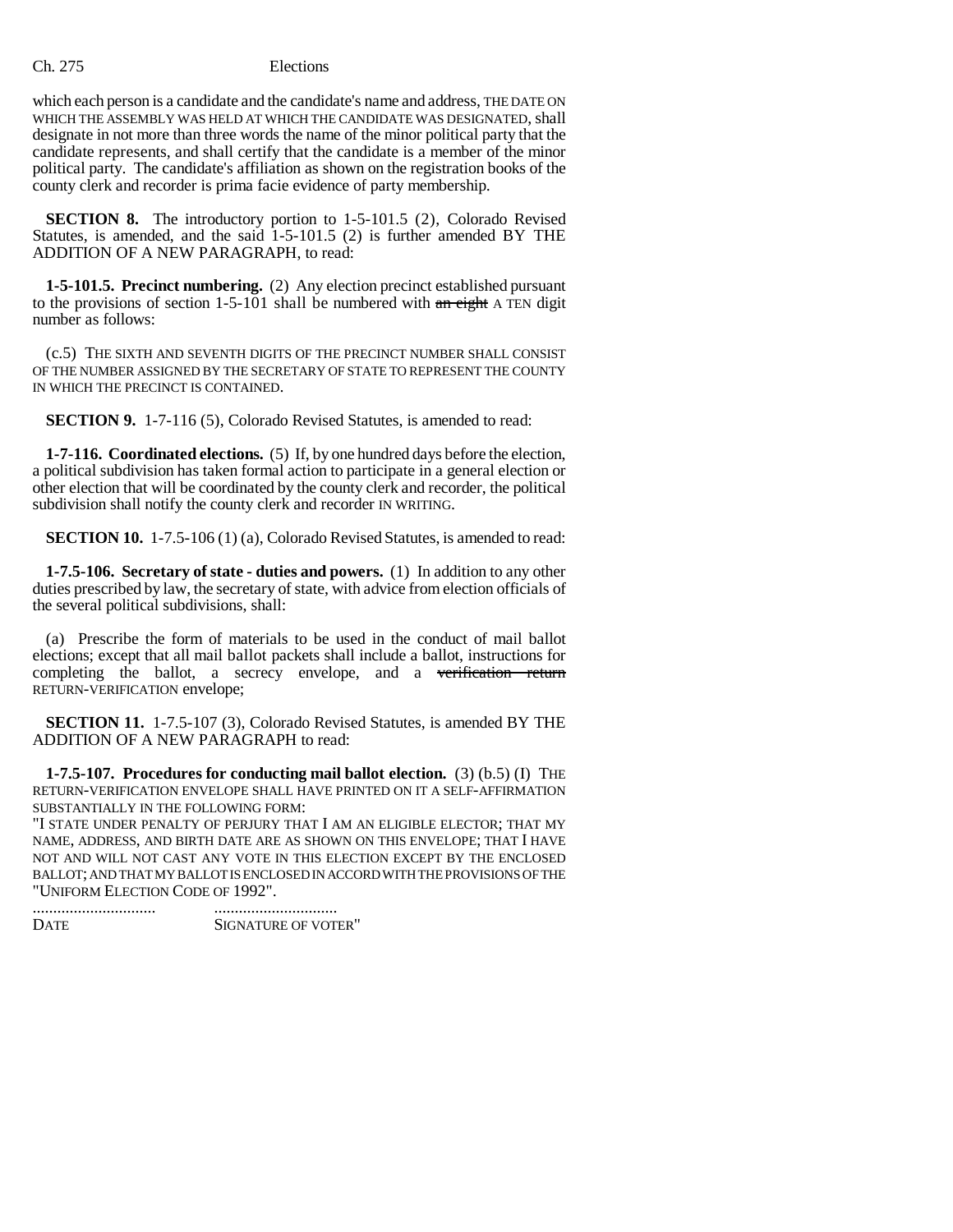Elections Ch. 275

(II) THE SIGNING OF THE SELF-AFFIRMATION ON THE RETURN-VERIFICATION ENVELOPE SHALL CONSTITUTE AN AFFIRMATION BY THE VOTER, UNDER PENALTY OF PERJURY, THAT THE FACTS STATED IN THE SELF-AFFIRMATION ARE TRUE.

**SECTION 12.** 1-7.5-107 (6), Colorado Revised Statutes, is amended to read:

**1-7.5-107. Procedures for conducting mail ballot election.** (6) All deposited ballots shall be counted as provided in this article and by rules promulgated by the secretary of state. A mail ballot shall be valid and counted only if it is returned in the return-verification envelope, the affidavit SELF-AFFIRMATION on the envelope is signed and completed by the eligible elector to whom the ballot was issued, and the information on the envelope is verified in accordance with subsection (5) of this section. Mail ballots shall be counted in the same manner provided by section 1-7-307 for counting paper ballots or section 1-7-507 for counting electronic ballots. If the election official determines that an eligible elector to whom a replacement ballot has been issued has voted more than once, the official shall not count any ballot cast by the elector. Rejected ballots shall be handled in the same manner as provided in section 1-8-310.

**SECTION 13.** 1-8-301 (3), Colorado Revised Statutes, is amended to read:

**1-8-301. Appointment of election judges for counting absentee and early ballots.** (3) In political subdivisions to which this section applies, the designated election official shall make the appointments so that one major political party is represented by a majority of election judges on the absentee receiving board and the other major political party is represented by a majority of election judges on the absentee counting board of the county. THE DESIGNATED ELECTION OFFICIAL SHALL APPOINT THOSE ELECTORS CERTIFIED BY THE COUNTY PARTY CHAIRPERSONS OF THE MAJOR POLITICAL PARTIES TO THE DESIGNATED ELECTION OFFICIAL AS ABSENTEE RECEIVING JUDGES AND ABSENTEE COUNTING JUDGES. IF AN ELECTOR CERTIFIED BY A MAJOR POLITICAL PARTY IS NOT WILLING OR ABLE TO SERVE, THEN THE MAJOR POLITICAL PARTY THAT CERTIFIED THE ELECTOR MAY CERTIFY A REPLACEMENT JUDGE TO THE DESIGNATED ELECTION OFFICIAL. IF THE MAJOR POLITICAL PARTIES DO NOT CERTIFY A SUFFICIENT NUMBER OF ABSENTEE RECEIVING AND COUNTING JUDGES TO THE DESIGNATED ELECTION OFFICIAL, THE DESIGNATED ELECTION OFFICIAL MAY APPOINT A SUFFICIENT NUMBER OF QUALIFIED ELECTORS TO SERVE AS ABSENTEE RECEIVING AND COUNTING JUDGES.

**SECTION 14.** 1-12-108 (2) (a), Colorado Revised Statutes, is amended to read:

**1-12-108. Petition requirements.** (2) (a) The petition for the recall of an elected official may consist of one or more sheets, to be fastened together in the form of one petition SECTION, but each sheet shall contain the same heading and the EACH PETITION SECTION SHALL CONTAIN ONE sworn affidavit of the circulator. No petition shall contain the name of more than one person proposed to be recalled from office.

**SECTION 15.** 32-1-901 (1), Colorado Revised Statutes, is amended to read:

**32-1-901. Oath and bond of directors.** (1) Each director, within thirty days after his OR HER election OR APPOINTMENT TO FILL A VACANCY, except for good cause shown, shall appear before an officer authorized to administer oaths and take an oath